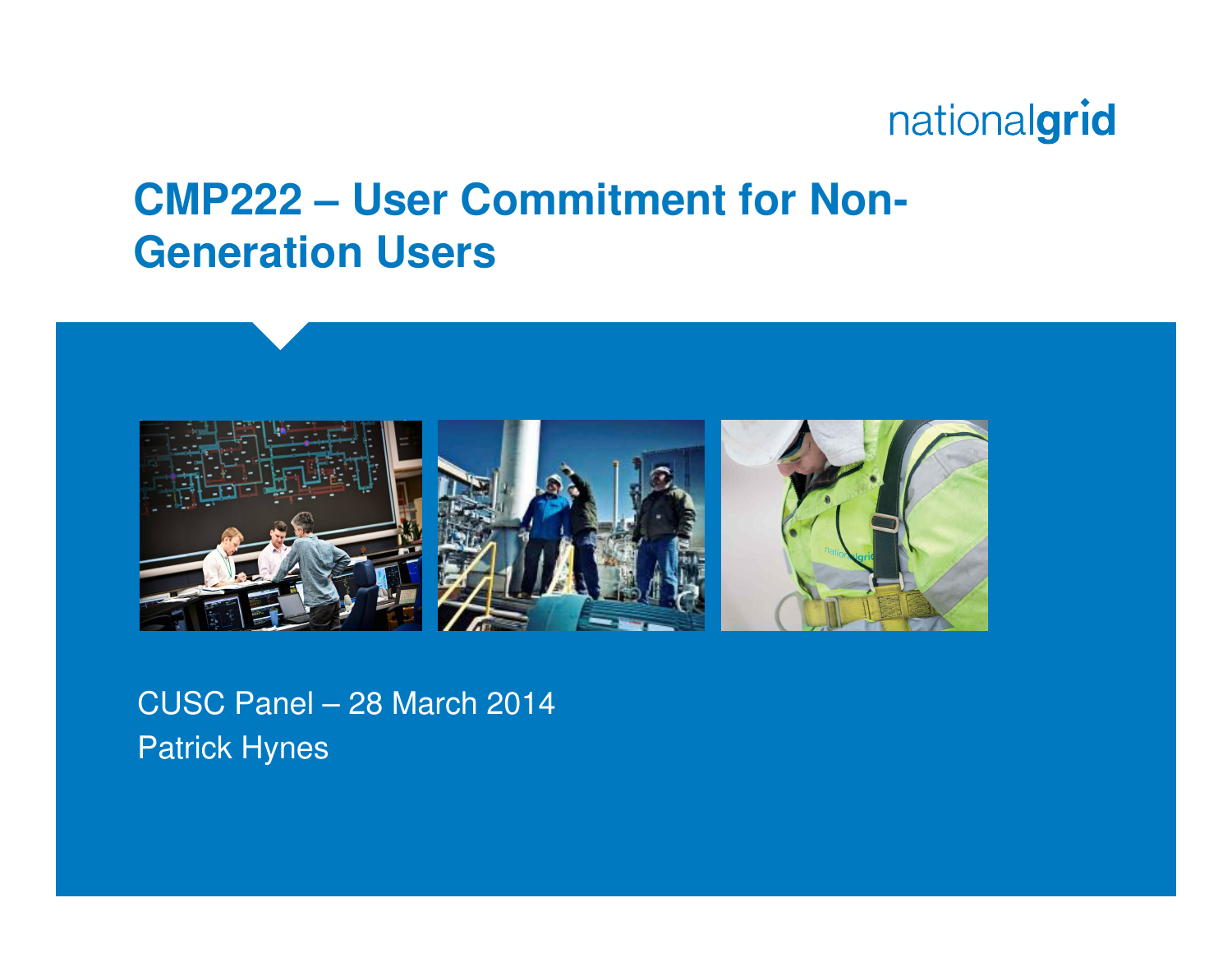#### **Background**

- Generation user commitment for pre- and post-<br>Commissioning sites was introduced into the CI commissioning sites was introduced into the CUSC in April 2012 for April 2013 go-live
- Need to introduce enduring user commitment arrangements for interconnector and demand users by April 2015
- After this date, original Final Sums would apply
	- User would secure wider works as well as local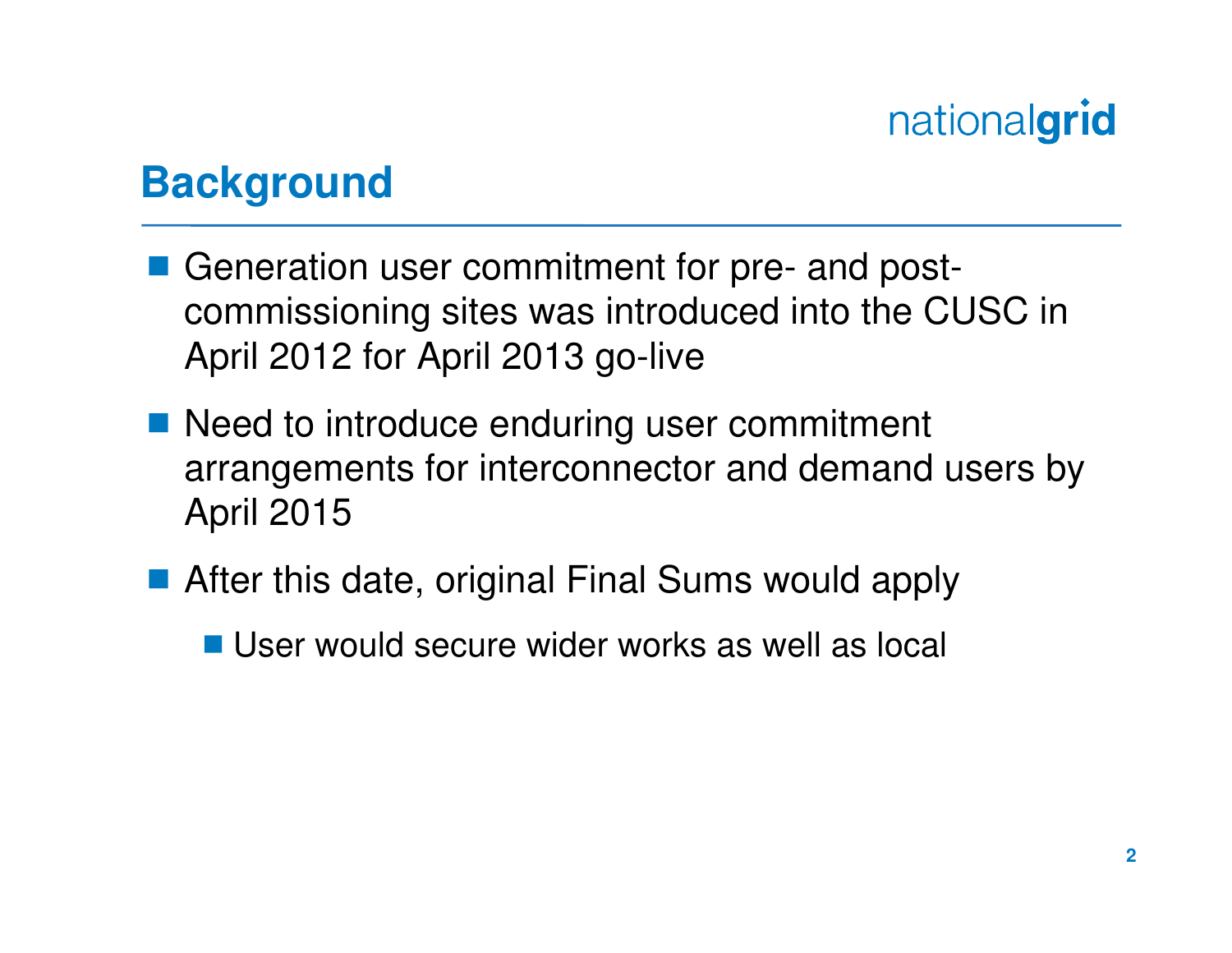## **Proposed CUSC Modification**

 Introduce User Commitment arrangements for sites where there is an offtake of electricity from the Transmission System (excluding generation site supplies), namely Interconnectors, Distribution Network Grid Supply Points (GSPs) and Directly Connected Loads.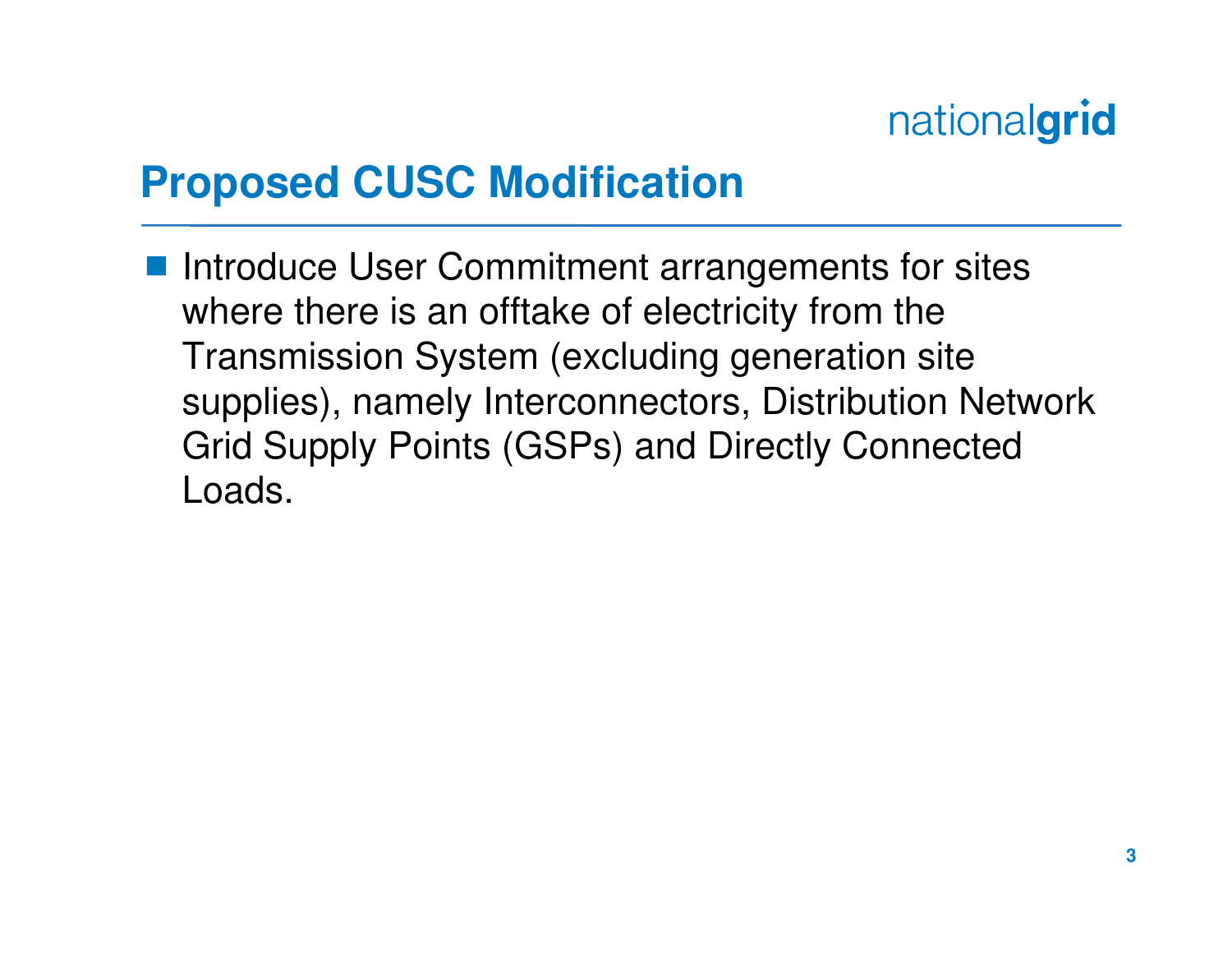## **Workgroup Consultation**

- 4 responses received
- Majority supportive of proposal for all Users one respondent not supportive of approach with respect to **Interconnectors**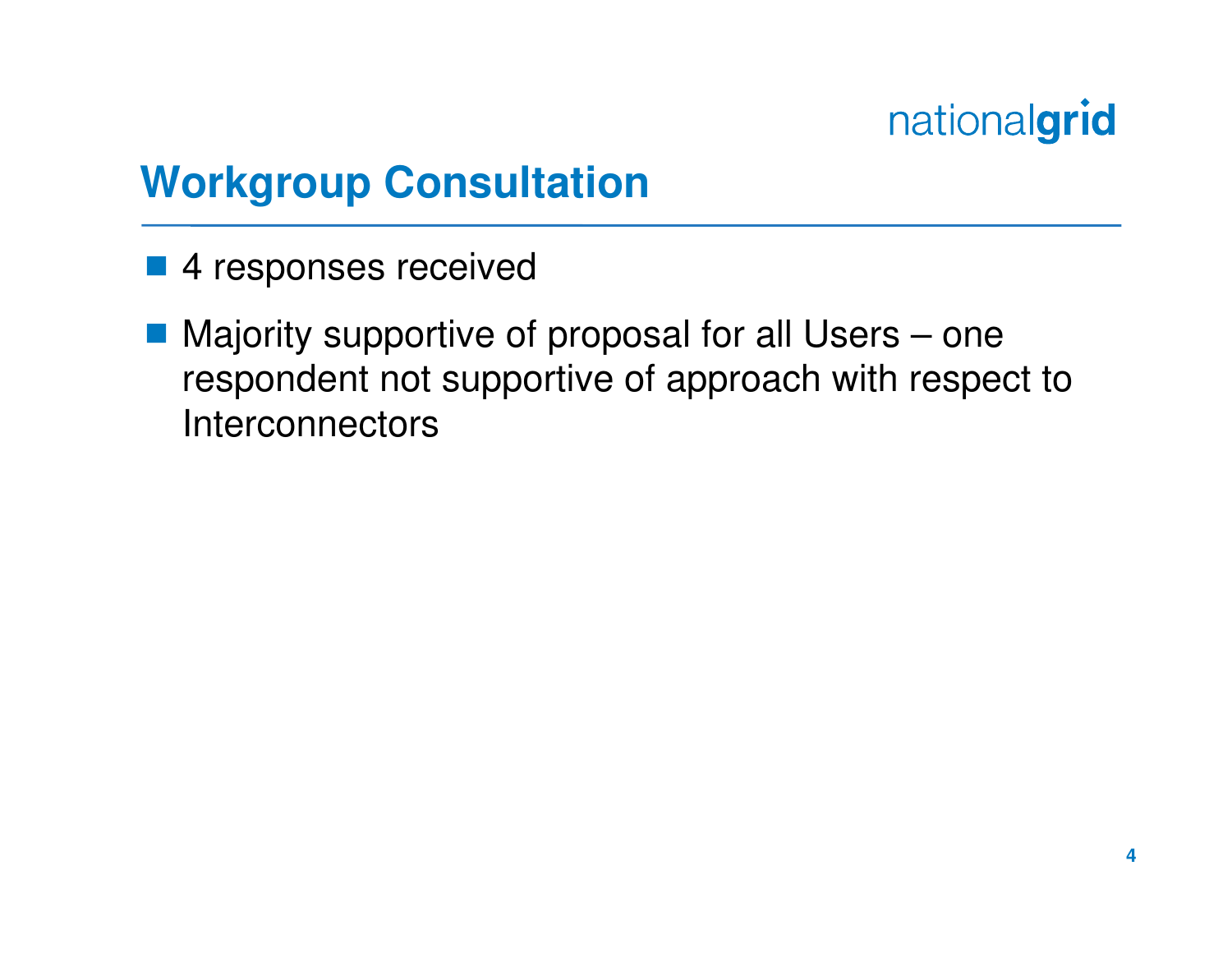## **Workgroup Vote**

- 8 Workgroup Members voted
- 1 WACM proposed: Original proposal but with CUSC<br>Section 15 User Commitment applied to pest Section 15 User Commitment applied to postcommissioning Interconnectors.
- 5 Workgroup Members voted that CMP222 WACM1<br>bost facilitates the Applicable CUSC Objectives best facilitates the Applicable CUSC Objectives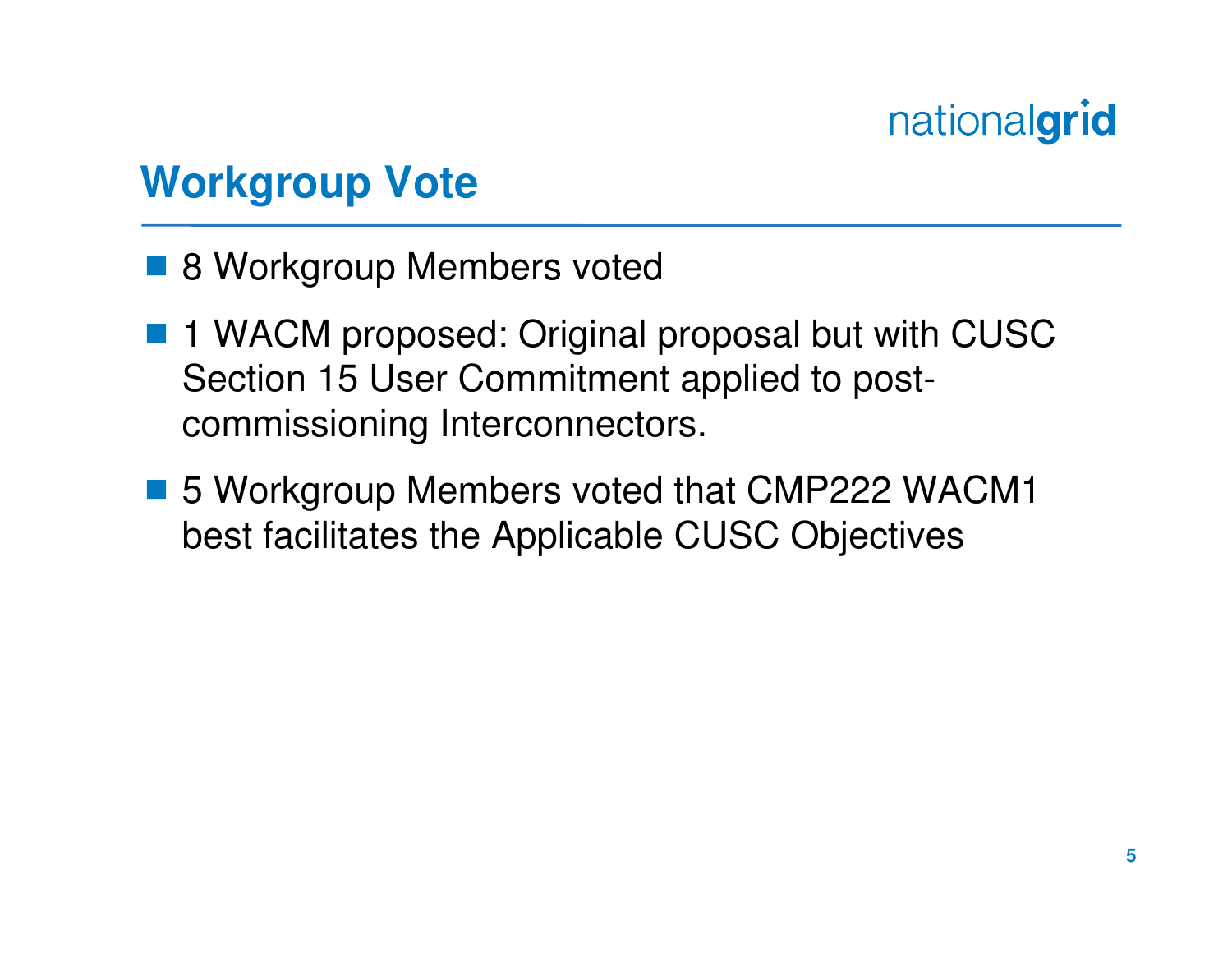## **Proposers views against Applicable nationalgrid CUSC Objectives - Original**

- **Provides clarity for Users on their obligations (ACO a).**
- **Ensures that User Commitment arrangements do not** unduly restrict new developments (ACO b).
- Compliant with European guidelines on the treatment of post commissioning interconnectors as transmission post-commissioning interconnectors as transmission owners and not system users (ACO c).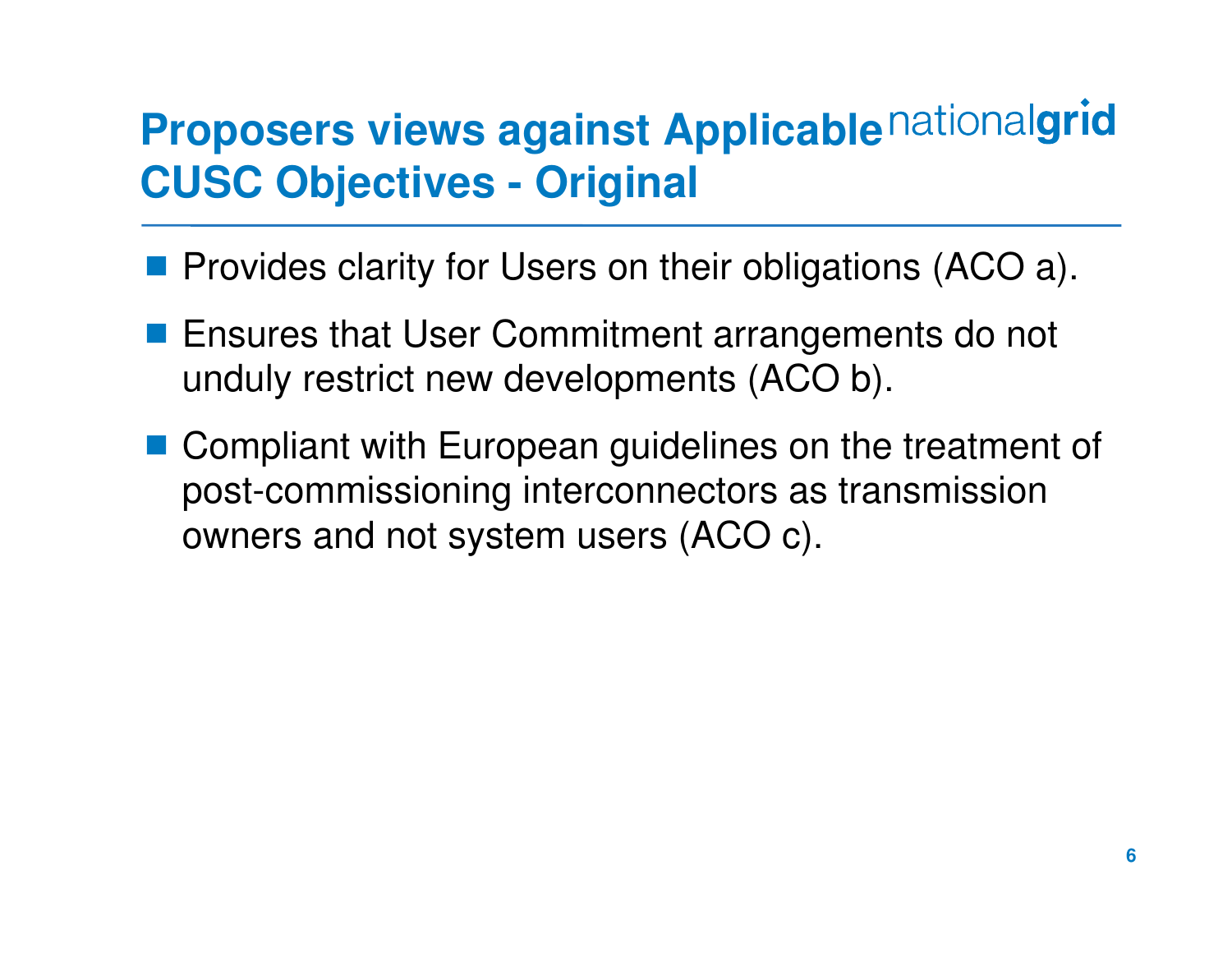## **Workgroup Conclusions**

- **Terms of Reference have been met.**
- **Proposed legal text agreed**
- Go live from next suitable security period, i.e. 1<sup>st</sup> April<br>2015 to allow for changes to contracts and socurition 2015, to allow for changes to contracts and securities.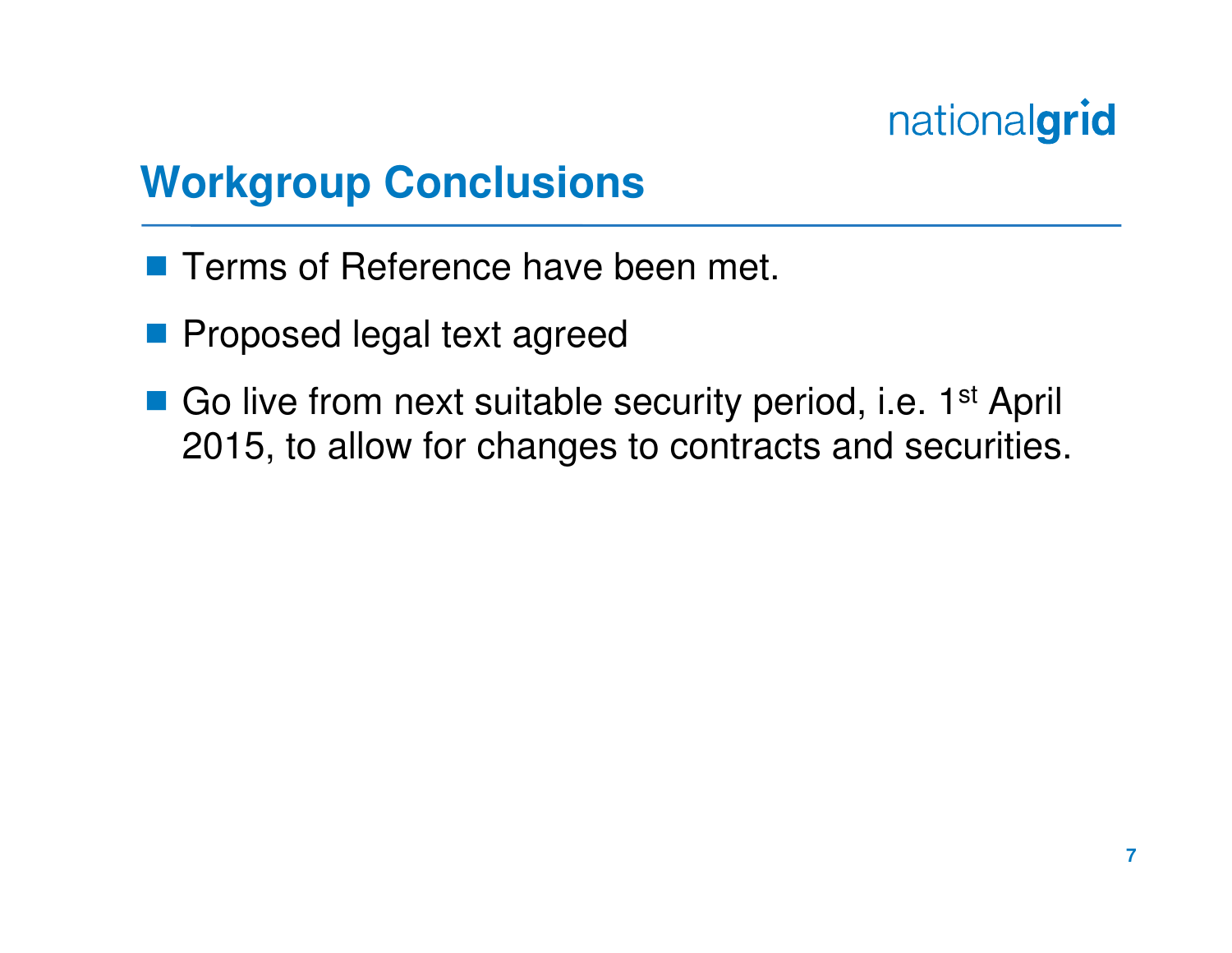#### **Next Steps**

- The Panel is invited to:
	- Accept the Workgroup Report
	- Agree for CMP222 to progress to Code Administrator Consultation.